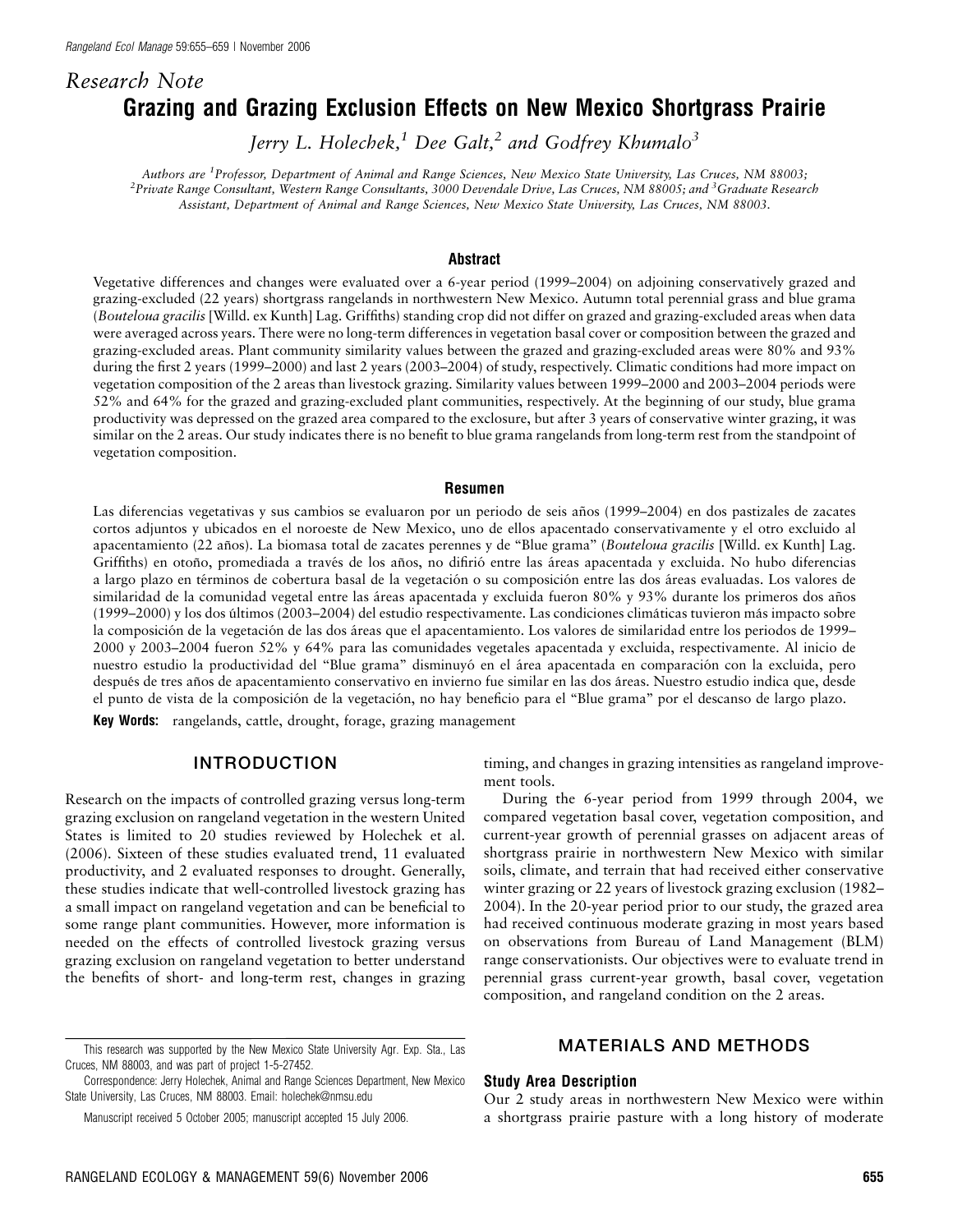cattle grazing and an adjoining area with grazing exclusion since 1982. Both areas are controlled by the BLM (lat  $34^{\circ}630'$ N, long  $107^{\circ}797'$ W). They occur near Highway 117 about 57 km south and 4 km east of Grants, New Mexico. The grazed pasture is approximately 7 365 ha in size, while the grazing-excluded area contains about 200 ha. These units are in a basin on the western edge of the New Mexico North Plains. Scattered mountains occur to the east and west of our study areas. Elevation of the study areas is 2 214 m. Terrain of the study areas is flat. A well providing yearlong water for livestock and wildlife occurs 1.3 km from the grazing exclosure. Soils of both study areas are cobbly, clay loams (Aridisols) of the Vivda association (USDA–NRCS 1993). They are classified as mixed mesolithic ustollic haplargids. A basaltic restrictive layer occurs at 25–50 cm from the soil surface. Both permeability and water-holding capacity are low for this soil.

Long-term (1952–2004) average annual precipitation is near 309 mm based on NOAA (2004) data collected at Grants, New Mexico. Seasonal patterns of precipitation are characterized by small amounts in spring and a peak in late summer (August) with gradually reduced amounts during autumn. A smaller peak occurs in early winter (January). About 57% of the precipitation occurs during the growing season in June, July, August, and September.

Because of the high elevation, the frost-free period is restricted to about 140 days from late May through early October. Summer day temperatures are usually between 21° and  $27^{\circ}$ C and occasionally reach  $32^{\circ}$ C. Winter temperatures are usually between  $1^{\circ}$  and  $10^{\circ}$ C during the day and between  $-9^{\circ}$  and  $-4^{\circ}$ C during the night.

Vegetation is classified as shortgrass prairie and characterized by Pieper et al. (1971). The perennial shortgrass blue grama (Bouteloua gracilis [Willd. ex Kunth] Lag. Ex Griffiths) dominates the vegetation composition, while threeawns (Aristida spp.), ring muhly (Muhlenbergia torreyi [Kunth] Hitch.), spike muhly (Muhlenbergia wrightii Vasey), bottlebrush squirreltail (Elymus elymoides nutt.), and wolftail (Lycurus phleoides H.B.K.) are subordinate grasses found on both study areas. Scarlet globemallow (Sphaeralcea coccinea [Pursh] Rydb) and Wrights buckwheat (Erigonum wrightii Torr.) are dominant forbs. Rubber rabbitbrush (Chrysothamnus nauseosus [Pall.] Brittan) is scattered through both study sites. Important half shrubs are broom snakeweed (Gutierrezia sarothrae Pursh) and fringed sagewort (Artemisia frigidia Willd.).

Pronghorn antelope (Antilocapra americana) are the primary large game animal found on the study area. Although the exclosure was built to restrict cattle, it does allow access by pronghorn. A watering facility for pronghorn occurs at the west end of the exclosure. Mule deer (Odocoileus hemionus) and elk (Cervus elaphus) use the study pasture but were seldom seen.

A detailed grazing history of the study areas cannot be provided. We did learn from BLM range conservationists that the study pasture in most years from 1979 to 1999 received moderate continuous cattle grazing. However, a few years of drought and heavy grazing occurred in the mid-1990s. The grazing allotment came under new custodianship in 1997. A detailed forage production/grazing capacity survey was conducted on the allotment in the 1999–2001 period by Western Range Consultants owned and operated by Dee Galt and Jerry Holechek. A stocking rate of 20 ha/animal unit was applied beginning in autumn 1999. After summer rest in 1999, the study pasture received conservative grazing (35%–40% grazing use) in the mid-winter/spring period (February–April) and summer/ autumn deferment from 2000 through 2004. The goal was to improve vigor of the primary forage grass, blue grama.

## Vegetation Surveys

Twelve permanent transects inside and 12 transects outside the exclosure (each 50 m in length) were established in May 1999 to evaluate vegetation basal cover, vegetation composition, and perennial grass current-year growth. Four transects inside and 4 transects outside the exclosure spaced about 40 m apart were located on the north, east, and south sides of the exclosure using fence posts. The west side of the exclosure was not sampled because the area outside the exclosure was a separate pasture and part of another BLM grazing allotment. We started each transect 30 m from the fence post to avoid bias from livestock concentrating at or near the fence.

The 24 permanent transects (12 inside and 12 outside the exclosure) were used for basal cover measurements. Cover readings (50) on each transect were taken and recorded at 1-m intervals using a loop 1.91 cm in diameter. Data recorded along the 50-m transects included presence of all herbaceous plants and shrubs rooted within the loop. There were no recordings of more than 1 plant species within the loop. This resulted in recording a total of 600 observations both inside and outside the exclosure.

Aboveground current-year growth of perennial grasses was sampled every year at the end of the growing season (late October) from 1999 through 2004. Perennial grass biomass sampling was oriented along the 24 permanent transects. However, each year the transect was offset by 5 m to avoid repeat clipping of the same location. Vegetation within each of the round  $0.25 \text{ m}^2$  quadrats was clipped at ground level at 10-m intervals along each 50-m transect. This resulted in clipping 120 quadrats (60 inside and 60 outside the exclosure). Vegetation was hand separated by species in the field, oven dried at 60°C for 72 hours, and weighed. Only current-year growth was measured.

Grazing intensity was evaluated in late May after cattle grazing in the February–April period. New growth of perennial grasses usually occurs in late June or early July. Grazing intensity was evaluated using procedures of Anderson and Currier (1973) as modified by Holechek and Galt (2000). Residual perennial grass biomass and blue grama stubble heights were measured in late May along the same 12 transects outside the exclosure with the same procedures used to determine autumn perennial grass biomass. However, only 2 quadrats were clipped per transect at 15 and 35 m from the transect beginning. Each year, the transect was offset by 5 m to avoid repeat clipping. Annual percent forage use was calculated by dividing the May standing crop by October standing crop from the previous autumn. This number was then subtracted from 1 and multiplied by 100 to obtain percent use. Stubble heights of the nearest blue grama plant were collected along each transect at 10-m intervals on the opposite of each transect used for autumn biomass evaluation. A total of 60 blue grama plants were measured for stubble height each year.

In October 2000, the percentages of live and dead perennial grasses were evaluated on all transects. The procedure involved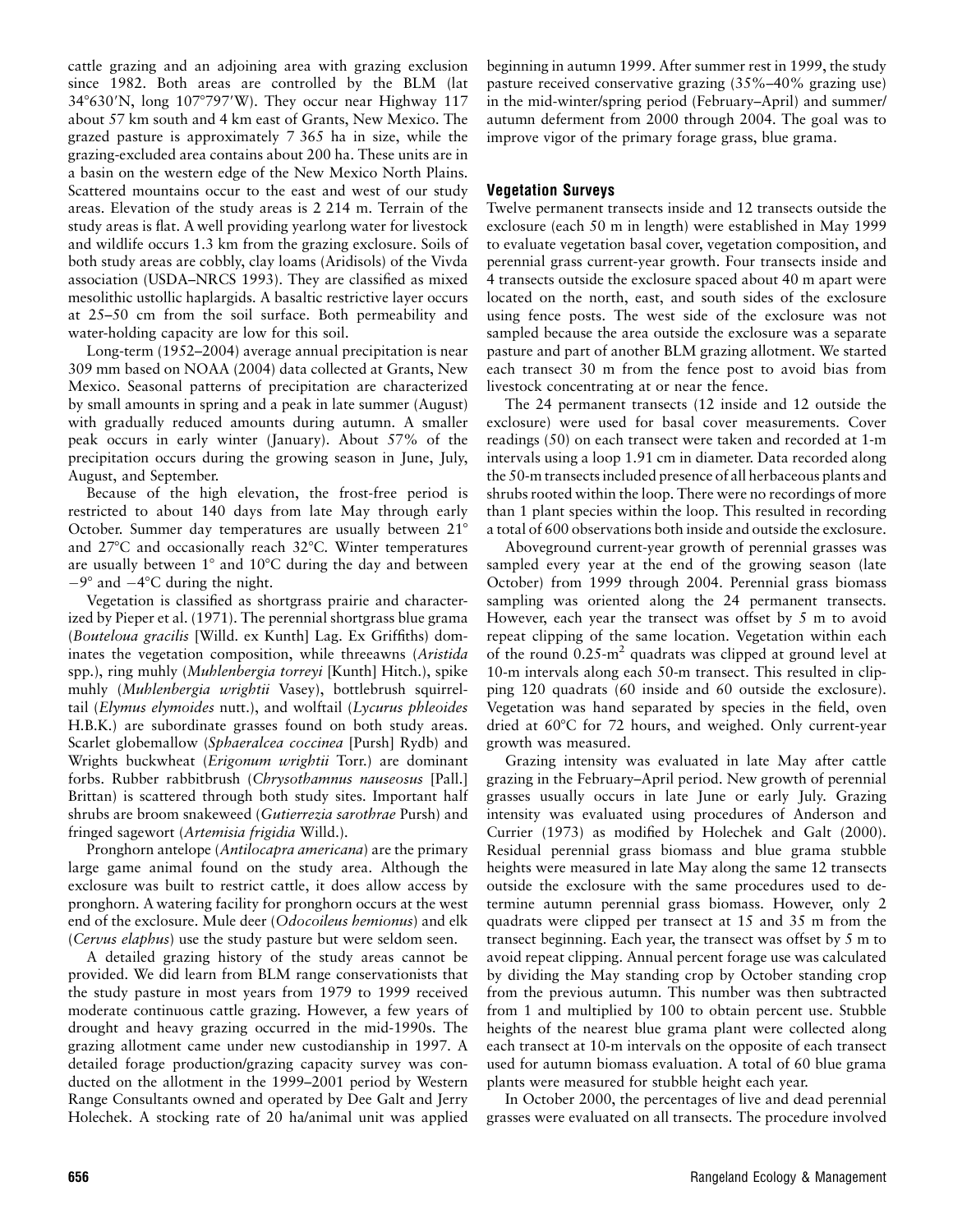recording the nearest perennial grass plant to the sampling point at 5-m intervals along transects as live or dead based on the presence or absence of live aboveground biomass. Dead plants were characterized by all blackish aboveground biomass, while presence of green or yellow aboveground biomass characterized living plants.

Rangeland ecological condition scores were calculated from current USDA Natural Resource Conservation Service (NRCS) site guides for New Mexico using the Dyksterhuis (1949) procedure. Relative percent composition was used to calculate rangeland ecological condition scores for the 1999–2000 and the 2003–2004 periods both inside and outside the exclosure.

#### Statistical Analyses

A randomized factorial analysis of variance was used to compare autumn current-year perennial grass and blue grama standing crop across grazing treatments (2) with years as replications (6) (Steel and Torrie 1980). Individual transects inside (12) and outside (12) the exclosure were considered to be subsamples and were not used as replications or pseudoreplications. A randomized factorial analysis of variance was also used to compare average autumn basal cover, relative plant composition based on cover, and rangeland ecological condition scores between grazing treatments (2) and periods (2) with years (2) as replications.

Similarity of the plant communities on conservatively grazed and grazing-excluded areas was evaluated using Kulcyznski's formula discussed by Oosting (1956). The practical application of this formula in comparing plant composition data is demonstrated in detail by Holechek et al. (1984). This same approach was used to evaluate vegetation composition change on each area between the 1999–2000 and 2003–2004 periods. Kulcyznski's formula has been widely used for quantitative evaluation of similarity and overlap of plant communities. This formula provides a direct measure of common proportionality. The general formula is  $S = (2)$  (W) (100) divided by  $(A + B)$ . The similarity in plant communities is S, W represents the sum of the quantity of each plant species that 2 communities have in common, A represents the total quantity of all species in plant community a, and B represents the total quantity of all species in plant community b.

### RESULTS

Total standing crop of current-year perennial grass growth did not differ  $(P > 0.05)$  between grazing treatments (Table 1). Across years, blue grama accounted for 69% and 74% of perennial grass standing crop on conservatively grazed and grazing-excluded areas, respectively (Table 1). Blue grama standing crop did not differ ( $P > 0.05$ ) between conservatively grazed and grazing-excluded areas (Table 1).

Extreme drought in summer 2000 caused mortality of blue grama, threeawn, and bottlebrush squirreltail. In October 2000, we observed only 57% of the blue grama, 33% of the threeawn, and 24% of the bottlebrush squirreltail plants had growth. There was no difference  $(P > 0.05)$  between areas outside and inside the exclosure in percentage of plants showing growth (51% vs. 49% of plants inside the exclosure showed growth).

|      | Blue grama standing crop<br>of current-year growth |                     | Total perennial grass standing<br>crop of current-year growth |                     |  |
|------|----------------------------------------------------|---------------------|---------------------------------------------------------------|---------------------|--|
| Year | Conservatively<br>grazed                           | Grazing<br>excluded | Conservatively<br>grazed                                      | Grazing<br>excluded |  |
| 1999 | 51                                                 | 121                 | 176                                                           | 246                 |  |
| 2000 | 29                                                 | 49                  | 60                                                            | 82                  |  |
| 2001 | 101                                                | 193                 | 183                                                           | 280                 |  |
| 2002 | 168                                                | 143                 | 193                                                           | 148                 |  |
| 2003 | 155                                                | 121                 | 181                                                           | 143                 |  |
| 2004 | 157                                                | 186                 | 170                                                           | 192                 |  |
| Mean | 110                                                | 136                 | 160                                                           | 182                 |  |
| SEM  | 24                                                 | 21                  | 20                                                            | 30                  |  |

Basal cover of total vegetation, perennial grasses, forbs, and shrubs was similar ( $P > 0.05$ ) between conservatively grazed and grazing-excluded treatments in both sampling periods (Table 2). However, blue grama increased ( $P < 0.05$ ), while bottlebrush squirreltail and threeawns declined ( $P < 0.05$ ) in the vegetation cover and composition during the last 2 years compared to the first 2 years of study (Table 2). Rubber rabbitbrush and total shrubs increased ( $P < 0.05$ ) in basal cover and composition during the period of study (Table 2).

Vegetation composition similarity (Table 2) between grazed and grazing-excluded areas was 80% and 93% in the 1999– 2000 and 2003–2004 periods, respectively. These values reflect little vegetation composition difference between the 2 areas either at the beginning or at the end of our study period. In contrast, similarity values between the 1999–2000 and 2003– 2004 periods were 52% for the grazed plant community and 64% for the grazing-excluded plant community (Table 2).

Rangeland ecological condition scores, based on the USDA– NRCS method and current New Mexico range site guides, were similar ( $P > 0.05$ ) on conservatively grazed and grazingexcluded areas in both periods of study (Table 2). However, ecological condition on both areas declined ( $P < 0.05$ ) when the last and first 2 years of study were compared. This reduction was caused by a shift toward more blue grama and rubber rabbitbrush and away from other perennial grasses and forbs.

Forage utilization on the grazed transects during our 6-year study period averaged 38% (SEM  $=$  4) or conservative. Stubble heights on blue grama in all years were between 5.0 and 6.5 cm, which generally correspond to conservative grazing (Holechek and Galt 2000).

### **DISCUSSION**

Our data are consistent with a well-replicated 55-year study from blue grama shortgrass prairie rangeland in Colorado that showed small differences between areas with light to moderate cattle grazing and grazing exclusion (Hart and Ashby 1998). In this study, prickly pear cactus (Opuntia polyacantha Haw.), slender buckwheat (Eriogonum microthecum Nutt.), and broom snakeweed were higher under grazing exclusion than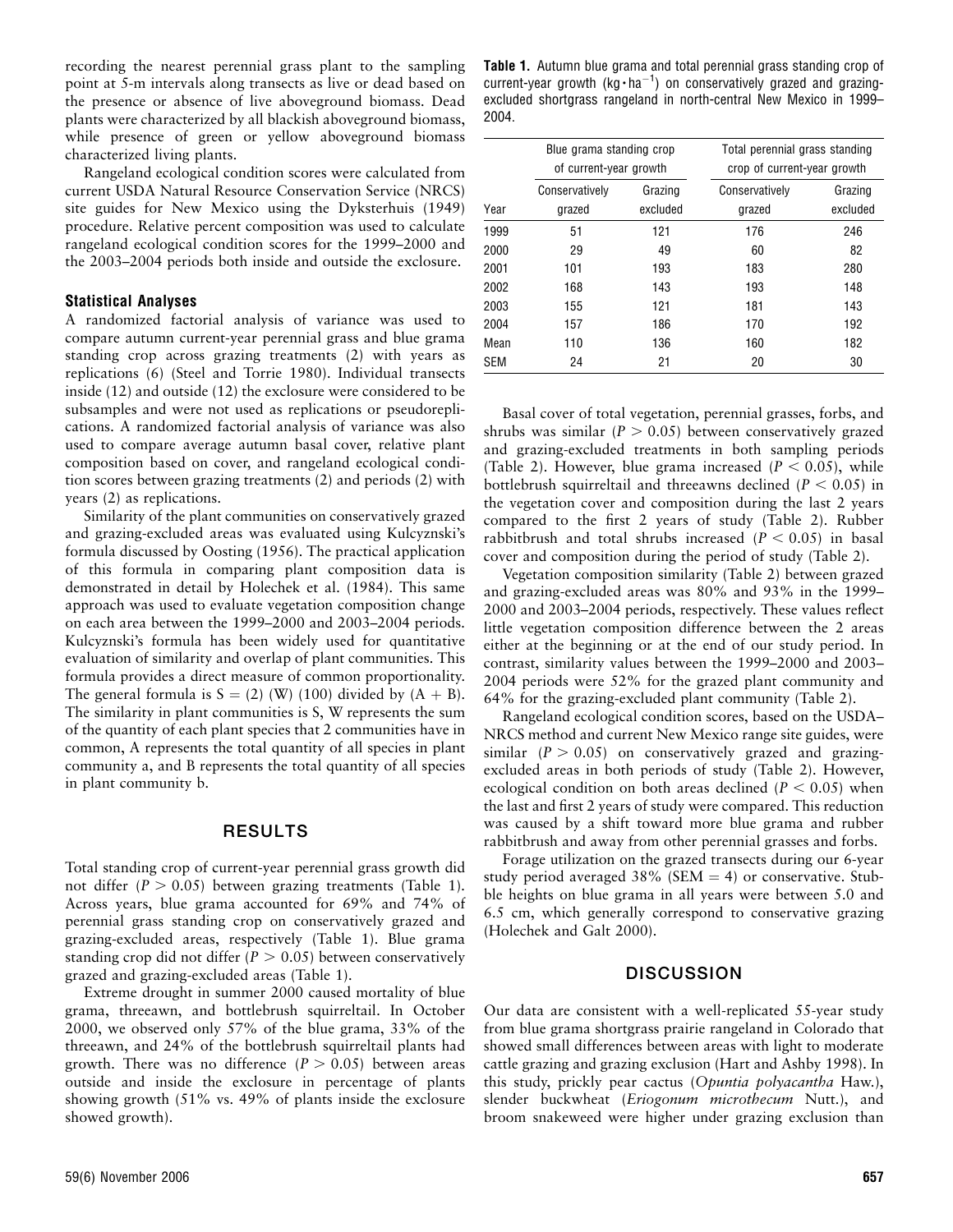Table 2. Means and standard errors of autumn vegetation basal cover (%), relative composition (%), and rangeland ecological condition scores on conservatively grazed and grazing-excluded shortgrass prairie rangeland in north-central New Mexico for the 1999–2000 and 2003–2004 periods.

|                                      | Relative basal vegetation composition <sup>1</sup> |                                     |                                |             |  |  |
|--------------------------------------|----------------------------------------------------|-------------------------------------|--------------------------------|-------------|--|--|
|                                      | Conservatively grazed <sup>2</sup>                 |                                     | Grazing exclosure <sup>2</sup> |             |  |  |
| Species or group                     | 1999-2000                                          | 2003-2004                           | 1999-2000                      | 2003-2004   |  |  |
| Blue grama                           | $38 \pm 4c^3$                                      | $77 \pm 6a$                         | $52 \pm 4b$                    | $80 \pm 5a$ |  |  |
| Threeawns                            | $15 \pm 3a$                                        | 6 ± 2b                              | 7 ± 2b                         | 1c          |  |  |
| Bottlebrush squirreltail             | $26 \pm 6a$                                        | 1 <sub>b</sub>                      | $22 \pm 3a$                    | tb          |  |  |
| Ring muhly                           | $4 \pm 2a$                                         | $3 \pm 1a$                          | $6 \pm 1a$                     | $3 \pm 2a$  |  |  |
| Spike muhly                          | $3 \pm 2$                                          |                                     |                                |             |  |  |
| Wolftail                             |                                                    | 2                                   |                                | 0           |  |  |
| Total grasses                        | $86 \pm 2a$                                        | $88 \pm 2a$                         | $87 \pm 3a$                    | $84 \pm 4a$ |  |  |
| Wrights buckwheat                    | $2 \pm 1$                                          |                                     |                                | $2 \pm 1$   |  |  |
| Scarlet globemallow                  |                                                    |                                     |                                |             |  |  |
| Pingue                               | $4 \pm 1a$                                         | tb                                  | $4 \pm 1a$                     | tb          |  |  |
| Total forbs                          | $7 \pm 2a$                                         | 1 <sub>b</sub>                      | $4 \pm 1$ ab                   | $2 \pm 1b$  |  |  |
| Broom snakeweed                      |                                                    | $2 \pm 1$                           |                                | 3 ± 1       |  |  |
| Fringed sagewort                     | $6 \pm 1a$                                         | $2 \pm 1b$                          | $6 \pm 2a$                     | $2 \pm 1b$  |  |  |
| Rubber rabbitbrush                   | tb                                                 | $7 \pm 1a$                          | $2 \pm 1b$                     | $9 \pm 2a$  |  |  |
| Total shrubs                         | $7 \pm 1b$                                         | $11 \pm 2ab$                        | $9 \pm 3b$                     | $14 \pm 3a$ |  |  |
| Rangeland ecological condition score | $51 \pm 3a$                                        | $38 \pm 3b$                         | $47 \pm 4a$                    | $33 \pm 3b$ |  |  |
|                                      |                                                    | Vegetation basal cover <sup>1</sup> |                                |             |  |  |
| Total vegetation cover               | $56 \pm 3a$                                        | $54 \pm 2a$                         | $56 \pm 3a$                    | $52 \pm 3a$ |  |  |

<sup>1</sup>Data were pooled across the first 2 years and last 2 years of study for trend comparisons;  $t = \text{trace}$ .

<sup>2</sup>Number of observations for each period  $= 2$ ; years were used as observations.

 ${}^{3}$ Means within rows with different letters differ ( $P < 0.05$ ).

grazing. This was not considered advantageous because these plants have low forage value to livestock and some wildlife species. Light and moderate grazing reduced cool-season graminoids but increased warm-season graminoids compared to exclusion.

Pingue (Hymenoxys richardsoni Hook), broom snakeweed, and rubber rabbitbrush, the primary poisonous/unpalatable plants found on the study area, had similar cover and composition on conservatively grazed and grazing-excluded areas in both the 1999–2000 and the 2003–2004 period (Table 2). These data are consistent with various studies reviewed by Holechek (2002) that show unpalatable and poisonous plants are not increased by livestock grazing at light to moderate intensities.

Rubber rabbitbrush cover increased on both conservatively grazed and grazing-excluded areas during the period of study (Table 2). Under drought conditions, deeper-rooted shrubs can better compete with shallow-rooted grasses because their long roots give better access to moisture stored deep in the soil profile (Molinar et al. 2002).

Climatic conditions had much more influence on our 2 study areas than whether controlled livestock grazing occurred. During our 6-year study, total yearlong and growing-season precipitation at Grants averaged 73% and 67% of the longterm mean, respectively, indicating conditions of drought on our study areas. All years except 1999 had below-average total and growing-season precipitation. Extreme drought occurred in 2000, when growing-season precipitation was only 22% of normal. Drought conditions during our study favored blue

grama and rubber rabbitbrush but depressed other perennial grasses, forbs, and fringed sagewort.

During the first 3 years of our study, blue grama standing crop under grazing exclusion (121 kg·ha<sup>-1</sup>) was nearly double that under grazing (61 kg $\cdot$  ha<sup>-1</sup>), but during the last 3 years of the study, little difference occurred between grazing-excluded (150 kg·ha<sup>-1</sup>) and grazed areas (160 kg·ha<sup>-1</sup>). Based on observations of BLM range conservationists, heavy grazing in the 2 years prior to our study reduced blue grama productivity outside the exclosure. However, summer rest and conservative grazing in the 1999–2004 period restored blue grama productivity. Only 3 years were needed for blue grama production on the grazed area to equal that inside the exclosure. Klipple and Bement (1961) found that 2–4 years of light grazing could be an effective tool to increase productivity of heavily grazed blue grama rangelands.

# MANAGEMENT IMPLICATIONS

Our 6-year study (1999–2004) showed little difference in perennial grass standing crop, total vegetation cover, vegetation composition, or rangeland ecological condition between adjacent areas receiving conservative winter grazing and long-term (22-year) grazing exclusion. Vegetation composition based on basal cover was similar between the grazed and grazingexcluded area at both the beginning and the end of our study period. At the beginning of our study, perennial grass productivity (primarily blue grama) was depressed on the grazed